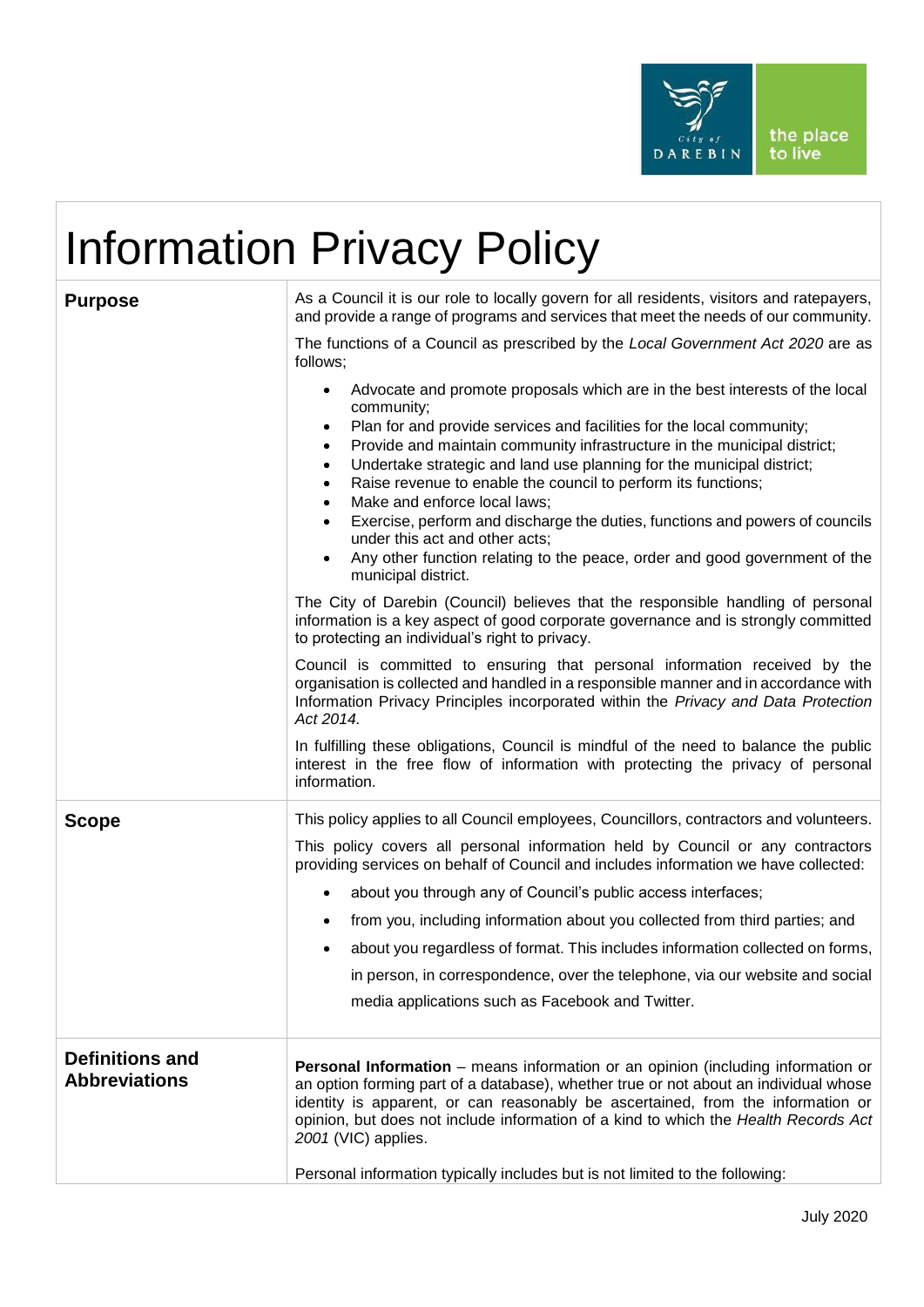

|                            | name<br>٠                                                                                                                                                                                                                                                                                                                                                        |
|----------------------------|------------------------------------------------------------------------------------------------------------------------------------------------------------------------------------------------------------------------------------------------------------------------------------------------------------------------------------------------------------------|
|                            | address (postal and email)                                                                                                                                                                                                                                                                                                                                       |
|                            | telephone number (work, home and mobile)<br>$\bullet$                                                                                                                                                                                                                                                                                                            |
|                            | date of birth<br>$\bullet$                                                                                                                                                                                                                                                                                                                                       |
|                            | marital status and religion<br>$\bullet$                                                                                                                                                                                                                                                                                                                         |
|                            | occupation<br>$\bullet$                                                                                                                                                                                                                                                                                                                                          |
|                            | motor vehicle registration number.                                                                                                                                                                                                                                                                                                                               |
|                            | In other words, "personal information" is information directly related to the personal<br>affairs of an individual that enables or could enable the person to be identified. This<br>includes personal information relating to both clients of Council and Council staff.                                                                                        |
|                            | <b>Information Privacy Principles (IPPs)</b> – are a set of principles that regulate the<br>handling of personal information.                                                                                                                                                                                                                                    |
|                            | <b>Primary Purpose</b> $-$ A primary purpose is one for which the individual concerned<br>would expect their information to be used. Using the information for this purpose<br>would be within their reasonable expectations.                                                                                                                                    |
|                            | <b>Secondary Purpose</b> $-$ A secondary purpose may or may not be apparent to the<br>individual concerned, or within their reasonable expectations. Collecting the<br>information may be mandatory (because required by law) or optional. The main<br>distinction is that the service could still be provided even if the secondary purpose<br>were not served. |
|                            | <b>Public Registers</b> – are documents that Councils are required to make publicly<br>available pursuant to section 222 of the Local Government Act 1989 and regulation<br>12 of the Local Government (General) Regulations 2015. These registers:                                                                                                              |
|                            | are open to inspection by members of the public;<br>٠                                                                                                                                                                                                                                                                                                            |
|                            | contain information required or permitted by legislation; and<br>$\bullet$                                                                                                                                                                                                                                                                                       |
|                            | may contain personal information.                                                                                                                                                                                                                                                                                                                                |
|                            | Sensitive Information - means information or an opinion about an individual's:                                                                                                                                                                                                                                                                                   |
|                            | race or ethnic origin;<br>$\bullet$                                                                                                                                                                                                                                                                                                                              |
|                            | political opinions, or membership of a political association;                                                                                                                                                                                                                                                                                                    |
|                            | philosophical beliefs;<br>$\bullet$                                                                                                                                                                                                                                                                                                                              |
|                            | membership of a professional or trade association;                                                                                                                                                                                                                                                                                                               |
|                            | membership of a trade union;<br>٠                                                                                                                                                                                                                                                                                                                                |
|                            | sexual preferences or practices; or                                                                                                                                                                                                                                                                                                                              |
|                            | criminal record.                                                                                                                                                                                                                                                                                                                                                 |
| <b>Policy Statement(s)</b> | Council has implemented practical measures and takes all reasonable steps to<br>ensure that the use and disclosure of personal and health information is consistent<br>with privacy laws and community expectations.                                                                                                                                             |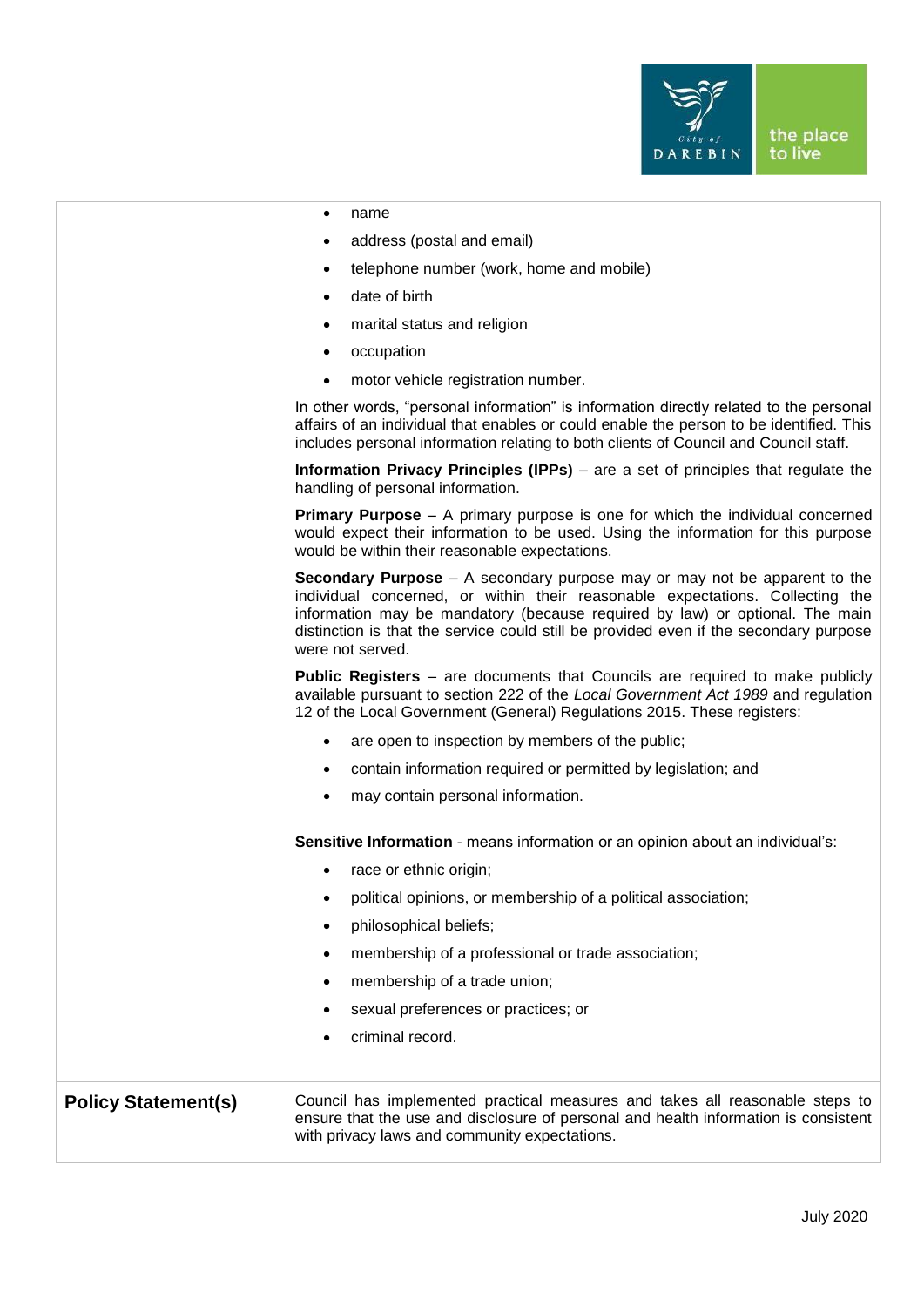

| Where personal information has been collected and needs to be passed on to others<br>who are engaged to provide services on Council's behalf, or where<br>non-council staff are authorised by the Council to collect information, analyse it or<br>deliver services, those involved will be required to treat the information in the same<br>way that the Council does.                                                                |  |
|----------------------------------------------------------------------------------------------------------------------------------------------------------------------------------------------------------------------------------------------------------------------------------------------------------------------------------------------------------------------------------------------------------------------------------------|--|
| The Privacy and Data Protection Act 2014 prescribes a number of Information Privacy<br>Principles (IPPs) that Council is required to comply with to promote and ensure the<br>fair and responsible collection and handling of personal information. Council<br>manages personal information in accordance with the 10 IPPs.                                                                                                            |  |
| <b>INFORMATION PRIVACY PRINCIPLES (IPPS)</b>                                                                                                                                                                                                                                                                                                                                                                                           |  |
| <b>Principle 1 - Collection</b>                                                                                                                                                                                                                                                                                                                                                                                                        |  |
| Council will only collect personal information, or health information in accordance with<br>the Health Privacy Policy, that is necessary for specific and legitimate functions and<br>activities. This information will be collected by fair and lawful means and not in an<br>unreasonably intrusive way.                                                                                                                             |  |
| The collection of this information could be in various ways, including:                                                                                                                                                                                                                                                                                                                                                                |  |
| During conversations between individuals and Council representatives<br>٠<br>Accessing and interacting with Council's websites or social networking sites<br>When making an enquiry, providing feedback or completing an application<br>$\bullet$<br>(online or hardcopy)<br>Using Council-owned CCTV systems installed in public places for the<br>$\bullet$<br>purpose of surveillance, including cameras in or on Council property. |  |
| This information typically includes but is not limited to the following:                                                                                                                                                                                                                                                                                                                                                               |  |
| Name, address (postal and email), telephone number (work, home and<br>mobile)                                                                                                                                                                                                                                                                                                                                                          |  |
| Age, marital status and religion, occupation                                                                                                                                                                                                                                                                                                                                                                                           |  |
| Motor vehicle registration number<br>$\bullet$                                                                                                                                                                                                                                                                                                                                                                                         |  |
| A photograph image, voice recording, CCTV images                                                                                                                                                                                                                                                                                                                                                                                       |  |
| When collecting your personal information Council will provide you with details of:                                                                                                                                                                                                                                                                                                                                                    |  |
| why it is collecting personal information;<br>٠                                                                                                                                                                                                                                                                                                                                                                                        |  |
| how that information can be accessed;<br>٠                                                                                                                                                                                                                                                                                                                                                                                             |  |
| the purpose for which the information is collected;<br>٠                                                                                                                                                                                                                                                                                                                                                                               |  |
| with whom the Council shares this information;<br>٠                                                                                                                                                                                                                                                                                                                                                                                    |  |
| any relevant laws; and<br>٠                                                                                                                                                                                                                                                                                                                                                                                                            |  |
| the consequences for the individual if all or part of the information is not<br>٠                                                                                                                                                                                                                                                                                                                                                      |  |
| collected.                                                                                                                                                                                                                                                                                                                                                                                                                             |  |
| Under normal circumstances Council must collect personal information about an<br>individual only from that individual. However, if Council collects personal information                                                                                                                                                                                                                                                               |  |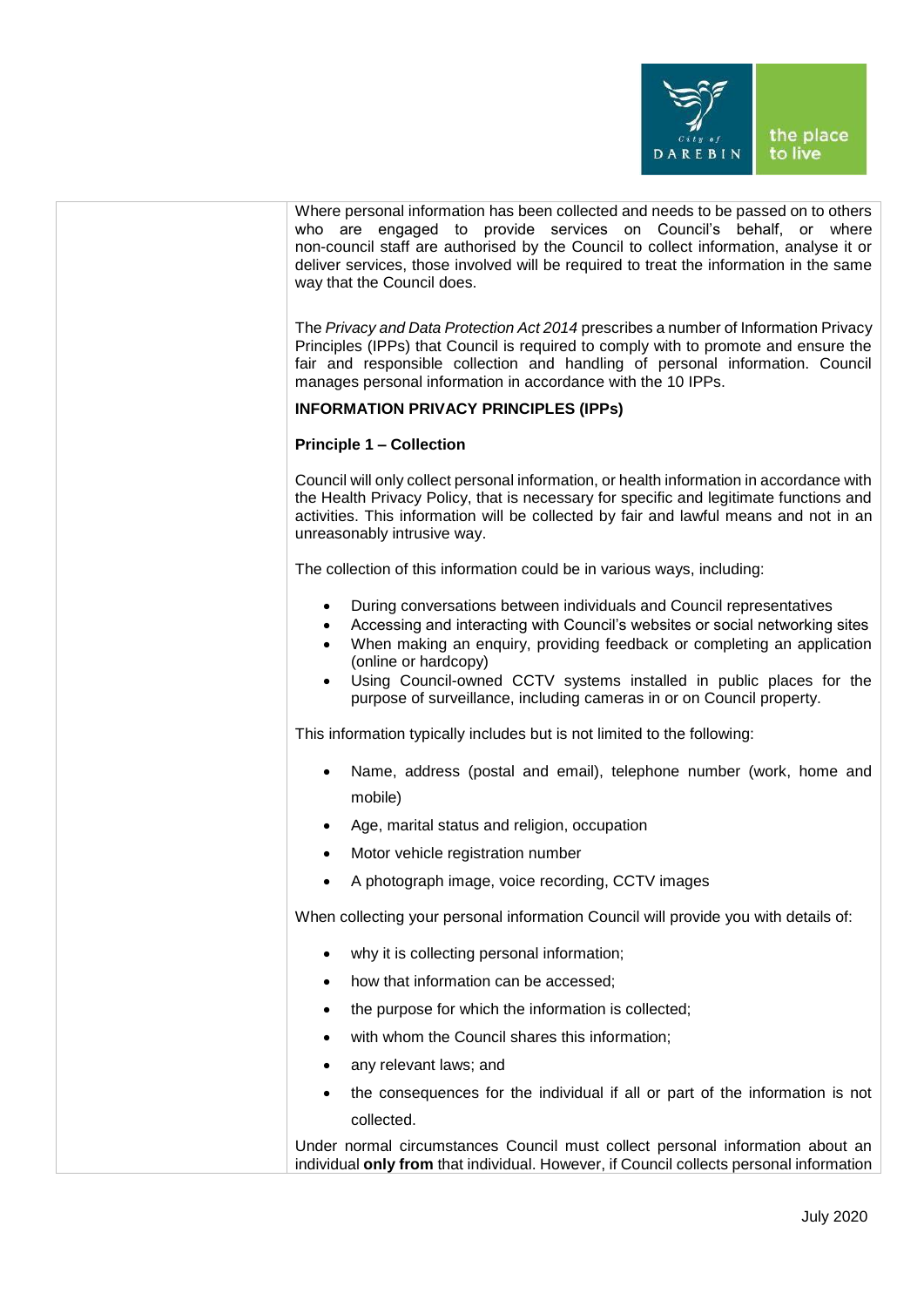

| about an individual from someone else, Council must take all reasonable steps to<br>ensure that the individual is informed of his or her rights relating to the information<br>collected, except in cases where making the individual aware of the information would<br>pose a significant threat to another person.                                                            |  |
|---------------------------------------------------------------------------------------------------------------------------------------------------------------------------------------------------------------------------------------------------------------------------------------------------------------------------------------------------------------------------------|--|
| The information that you provide may be used for purposes including but not limited<br>to the following:                                                                                                                                                                                                                                                                        |  |
| To contact you where necessary in order to provide services requested by<br>you, such as obtaining a resident parking permit via our public interfaces.                                                                                                                                                                                                                         |  |
| As part of our commitment to customer service and community consultation,<br>we may periodically invite you to provide opinions or feedback. Any form of<br>consultation and engagement, including a survey, that Council conducts is<br>voluntary, and you do not have to participate.                                                                                         |  |
| To contact you where it is necessary to resolve issues relating to the Darebin<br>$\bullet$<br>City Council services or functions which you have brought to our attention.<br>For instance, contacting you in response to your report of a cracked foot path<br>or fallen tree branch.                                                                                          |  |
| Dealing with a complaint of dissatisfaction such as:                                                                                                                                                                                                                                                                                                                            |  |
| the quality of an action taken, decision made, or service provided by<br>a Council or its contractor; or                                                                                                                                                                                                                                                                        |  |
| a delay or failure in providing a service, taking an action, or making<br>a decision by a Council or its contractor.                                                                                                                                                                                                                                                            |  |
| To contact you prior to a Council or Committee meeting to confirm your<br>attendance and/or advise you of any changes to the meeting details where<br>you have made a submission for consideration.                                                                                                                                                                             |  |
| To supply you with material concerning Council initiatives and programs<br>$\bullet$<br>where you have supplied personal information to Council for this purpose.<br>For instance, where you have opted to be included on a mailing list for<br>Council publications via our public interfaces. We will not include you on such<br>mailing lists unless you have given consent. |  |
| To facilitate the collection of Council fees and charges. For instance, we will<br>use your name and address details to forward rate notices.                                                                                                                                                                                                                                   |  |
| To enable payment for Council provided goods and services. We collect your<br>$\bullet$<br>credit card and bank account details when you make payment for goods and<br>services.                                                                                                                                                                                                |  |
| To enable Council to undertake its law enforcement functions. For instance,<br>$\bullet$<br>Council collects information about you from Vic Roads to process Parking<br>Infringement Notices. Council will only collect information about you from<br>third parties where it is authorised to do so.                                                                            |  |
| To aid community safety. For instance, Council collects images via camera<br>surveillance which are located throughout the municipality including in, and                                                                                                                                                                                                                       |  |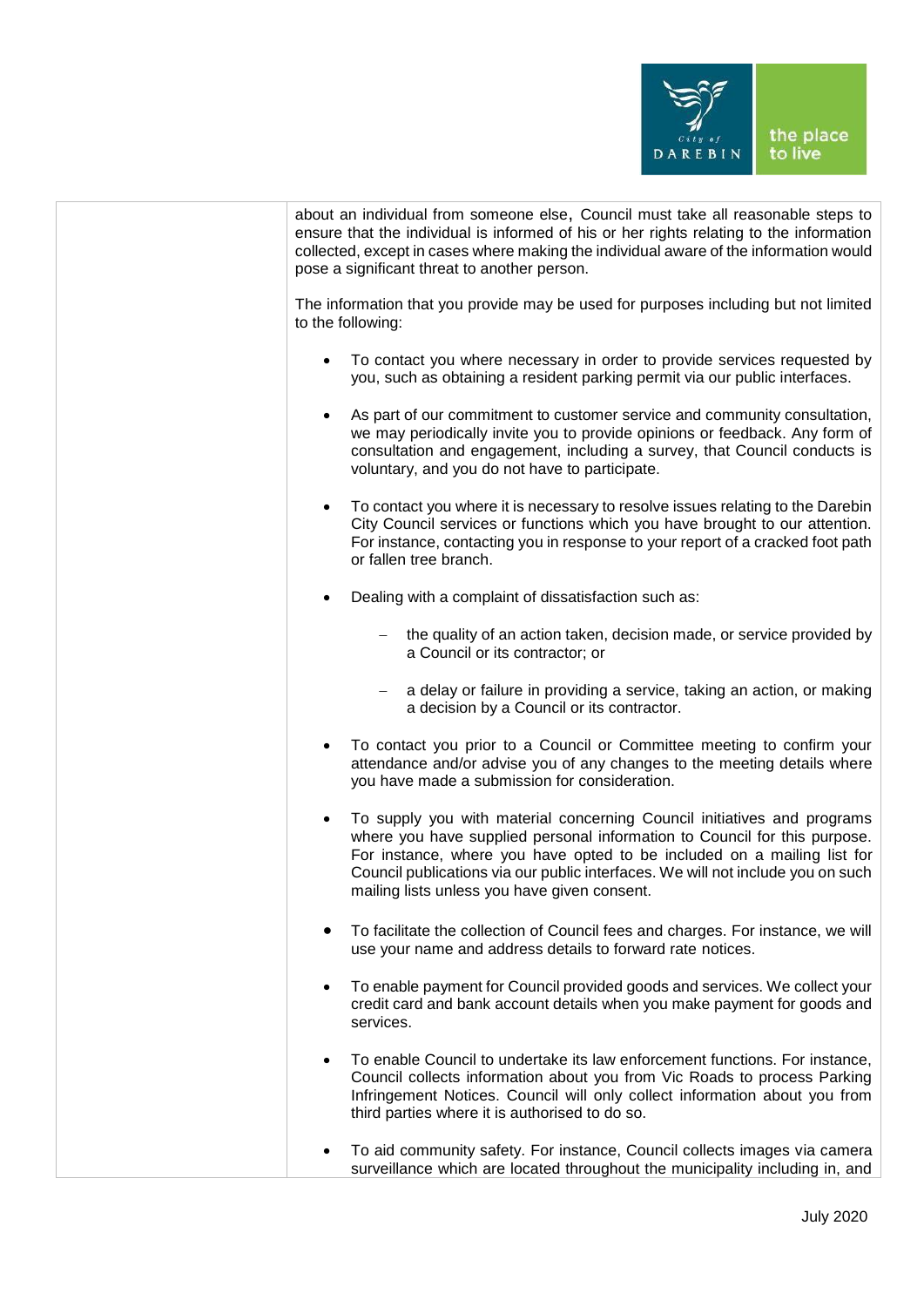

| around Council buildings. Footage and photographs of incidents are made  |  |  |  |
|--------------------------------------------------------------------------|--|--|--|
| available only to authorised police members and citizens in              |  |  |  |
| accordance with Council's Camera Surveillance Policy who agree to comply |  |  |  |
| with the requirements for handling, use and return of footage and        |  |  |  |
| photographs.                                                             |  |  |  |

## **Principle 2 – Use and Disclosure**

Council will only use personal information within Council, or disclose it outside Council for:

- the primary purpose for which it was collected.
- for a secondary purpose that would be reasonably expected, or
- in other limited circumstances such as when required to do so by law.

What is use? This includes;

- searching records for any reason,
- using personal information in a record to make a decision,
- inserting personal information into a database.

What is disclosure? This includes;

- providing personal information to a third party (such as a contractor),
- providing a record containing personal information to a member of the public.

Council will take all necessary measures to prevent unauthorised access to, or disclosure of, your personal information.

Council discloses personal information to external organisations such as Council's contracted service providers who perform various services for and on behalf of the Council. These contractors have agreed to be bound by the provisions of the *Privacy and Data Protection Act 2014* (Vic). Information provided to these contractors is limited to the information required by them to provide services to you on behalf of Council.

Council also discloses personal information to other agencies in the course of an investigation and defence of legal claims against Council. This includes Council's solicitors, consultants and investigators.

Council may also invite residents to enter incentive draws when completing surveys. Winners of these competitions may be promoted in Council publications, and or the local newspapers only with written consent from the winning resident.

Council will only use personal information contained in complaints which you make to Council to deal with the complaint or to address systemic issues arising from the complaint, and/or as part of any prosecution undertaken as part of its law enforcement functions.

If you have opted to complain to Council, please note that Council may be obliged under legislation to investigate your complaint, and if necessary, may initiate legal proceedings as a result of its investigation to prosecute possible offenders.

Where authorised, Council may also disclose personal information to: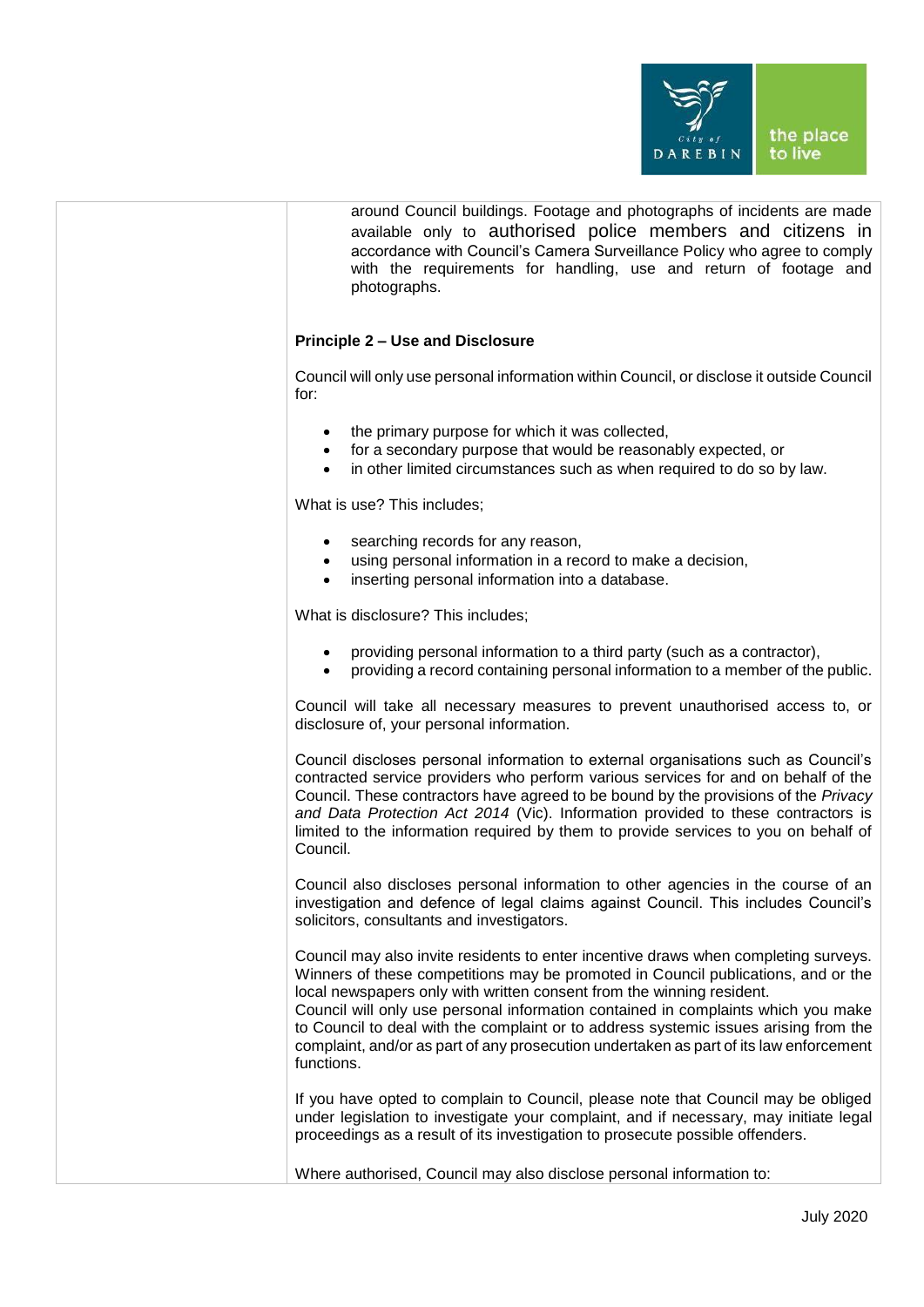

|  | debt collection agencies; |
|--|---------------------------|
|--|---------------------------|

- government agencies including the Department of Health and Human Services, Department of Justice, Streatrader, Australian Taxation Office (ATO), CES, Victorian Workcover Authority and Vic Roads;
- government agencies e.g. Level Crossing Authority to enable them to advise you of works which may impact upon individuals or properties;
- law enforcement agencies, including the courts and Victoria Police, in instances where Council is required to respond to a subpoena or provide information to assist a police investigation; or
- other individuals or organisations only if Council believes that the disclosure is necessary to lessen or prevent a serious and imminent threat to an individual's life, health, safety or welfare or a serious threat to public health, safety or welfare.

Personal information in applications for employment with Council will be supplied to agencies such as the Victoria Police, where required by law (for instance, under the *Working with Children Act 2005*) as part of a background check. Background checks will only be carried out on applicants for selected positions prior to employment with Council. Such checks will only be carried out with your written authorisation and the results will not be disclosed to third parties unless authorised by law.

Personal information provided by you as part of a public submission pursuant to Section 223 of the *Local Government Act 1989* to a Council or Special Committee meeting may be included with the published agenda papers and minutes of the meeting.

All written submissions received will be made publicly available for inspection in accordance with Part 5 of the *Local Government (General) Regulations 2004*.

The published agenda papers and minutes are displayed on Council's website and in hardcopy at Council's Customer Service Centres and Libraries for an indefinite period.

With regard to planning objections, where there is a current application for a planning permit, Council is required by the *Planning and Environment Act 1987* to make a copy of every objection available to any person wishing to inspect the file until the end of the period during which an application may be made for a review of a decision on the application.

Whilst it is necessary for an objector to provide a name and address, other information such as an email address and telephone number is optional but may assist with efficient exchange of information between Council and the other parties.

All copies of objections sent out during the period that the application is open will have the following disclaimer noted on the objection.

(Note that the objections have been released under the provisions of the *Planning and Environment Act 1978* (As Amended) and the personal information contained must only be used for the sole purpose of enabling consideration and review as part of the planning process).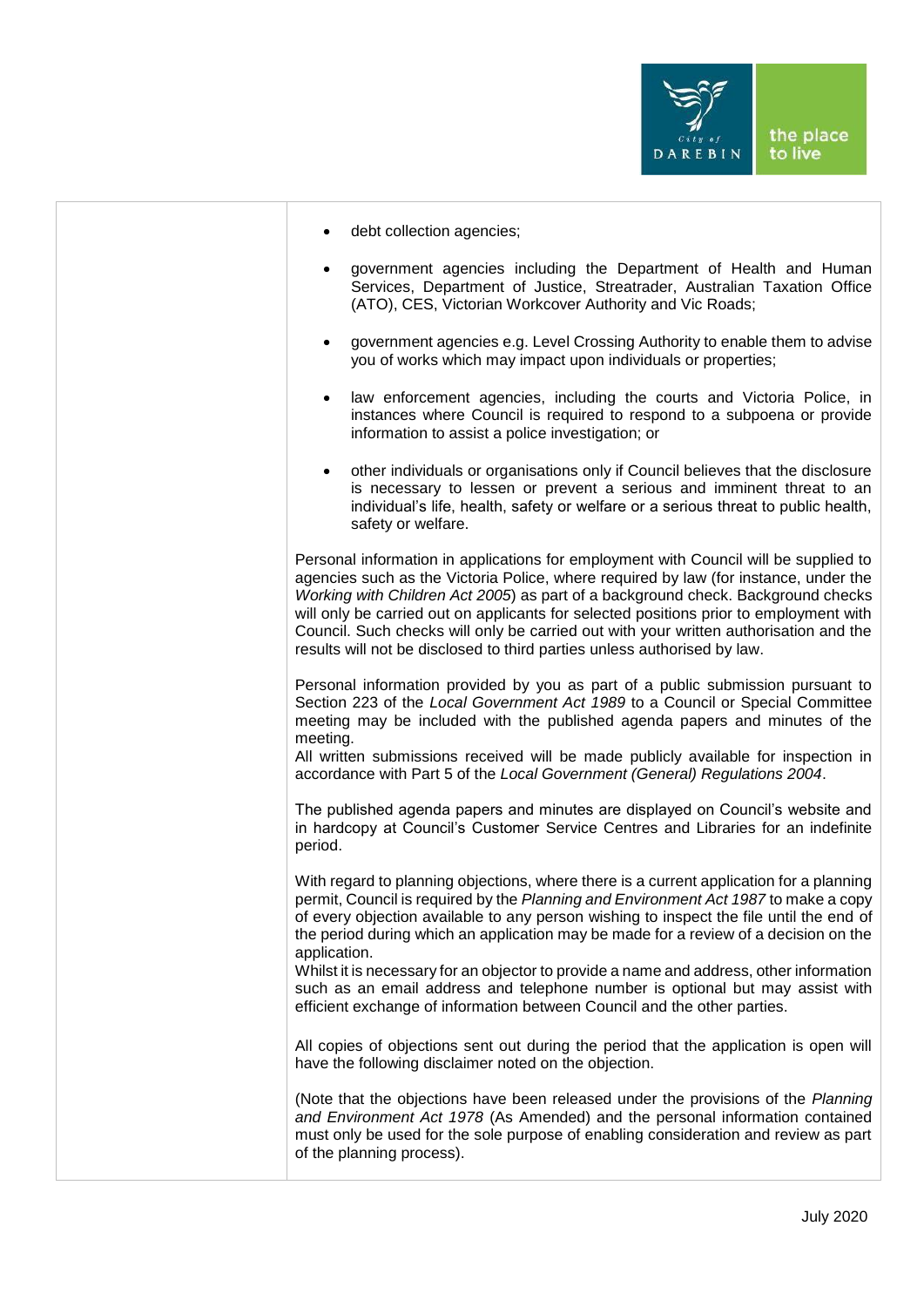

| Personal information may also be contained in Council's Public Registers (refer to<br>page 9). Under the Local Government Act 1989 (Vic), any person is entitled to inspect<br>Council's Public Registers, or make a copy of them, upon payment of the relevant<br>fee.                                                                                                                                                                                                                                                                                                  |
|--------------------------------------------------------------------------------------------------------------------------------------------------------------------------------------------------------------------------------------------------------------------------------------------------------------------------------------------------------------------------------------------------------------------------------------------------------------------------------------------------------------------------------------------------------------------------|
| Council will ensure that your personal information is not disclosed to other institutions<br>and authorities outside Council except if required or authorised by law, for example<br>the Fences Act 1968 or where we have your consent.                                                                                                                                                                                                                                                                                                                                  |
| <b>Principle 3 - Data Quality</b>                                                                                                                                                                                                                                                                                                                                                                                                                                                                                                                                        |
| Council will undertake all reasonable steps to make sure that the personal information<br>it collects uses or discloses is accurate, complete and up to date.                                                                                                                                                                                                                                                                                                                                                                                                            |
| You may amend any personal information you have supplied to Council. Details on<br>how to do so are under Principle 6 - Access and Correction.                                                                                                                                                                                                                                                                                                                                                                                                                           |
| <b>Principle 4 - Data Security</b>                                                                                                                                                                                                                                                                                                                                                                                                                                                                                                                                       |
| Council will endeavour to maintain a secure system for storing personal information<br>and will utilise appropriate technologies, security methods, operational policies and<br>procedures to protect the information from:                                                                                                                                                                                                                                                                                                                                              |
| • unauthorised access,<br>• improper use,                                                                                                                                                                                                                                                                                                                                                                                                                                                                                                                                |
| · alteration,                                                                                                                                                                                                                                                                                                                                                                                                                                                                                                                                                            |
| • unlawful or accidental destruction,                                                                                                                                                                                                                                                                                                                                                                                                                                                                                                                                    |
| Any personal information that you provide to Council, which is no longer necessary<br>for Council's purposes, will be disposed of in accordance with the document disposal<br>requirements of the Public Records Act 1973 (Vic).                                                                                                                                                                                                                                                                                                                                         |
| <b>Principle 5 - Openness</b>                                                                                                                                                                                                                                                                                                                                                                                                                                                                                                                                            |
| Council must make publicly available its policies relating to the management of<br>personal information.                                                                                                                                                                                                                                                                                                                                                                                                                                                                 |
| Council must, on request, take reasonable steps to provide individuals with general<br>information on the types of personal information it holds and for what purpose.                                                                                                                                                                                                                                                                                                                                                                                                   |
| <b>Principle 6 - Access and Correction</b>                                                                                                                                                                                                                                                                                                                                                                                                                                                                                                                               |
| Should an individual wish to access their personal information, the individual can<br>contact Council's FOI/Privacy Officer. Access will be provided except in the<br>circumstances outlined in the Act, for example, where the information relates to legal<br>proceedings or where the Freedom of Information Act 1982 applies. If an individual<br>believes that their personal information is inaccurate, incomplete or out of date, the<br>individual may request Council to correct the information. The request will be dealt<br>with in accordance with the Act. |
| Council officers from time to time may contact individuals to confirm that the<br>information we hold is correct via telephone, mail or email to ensure Council is<br>meeting our obligations under IPP/HPP 3 - Data Quality.                                                                                                                                                                                                                                                                                                                                            |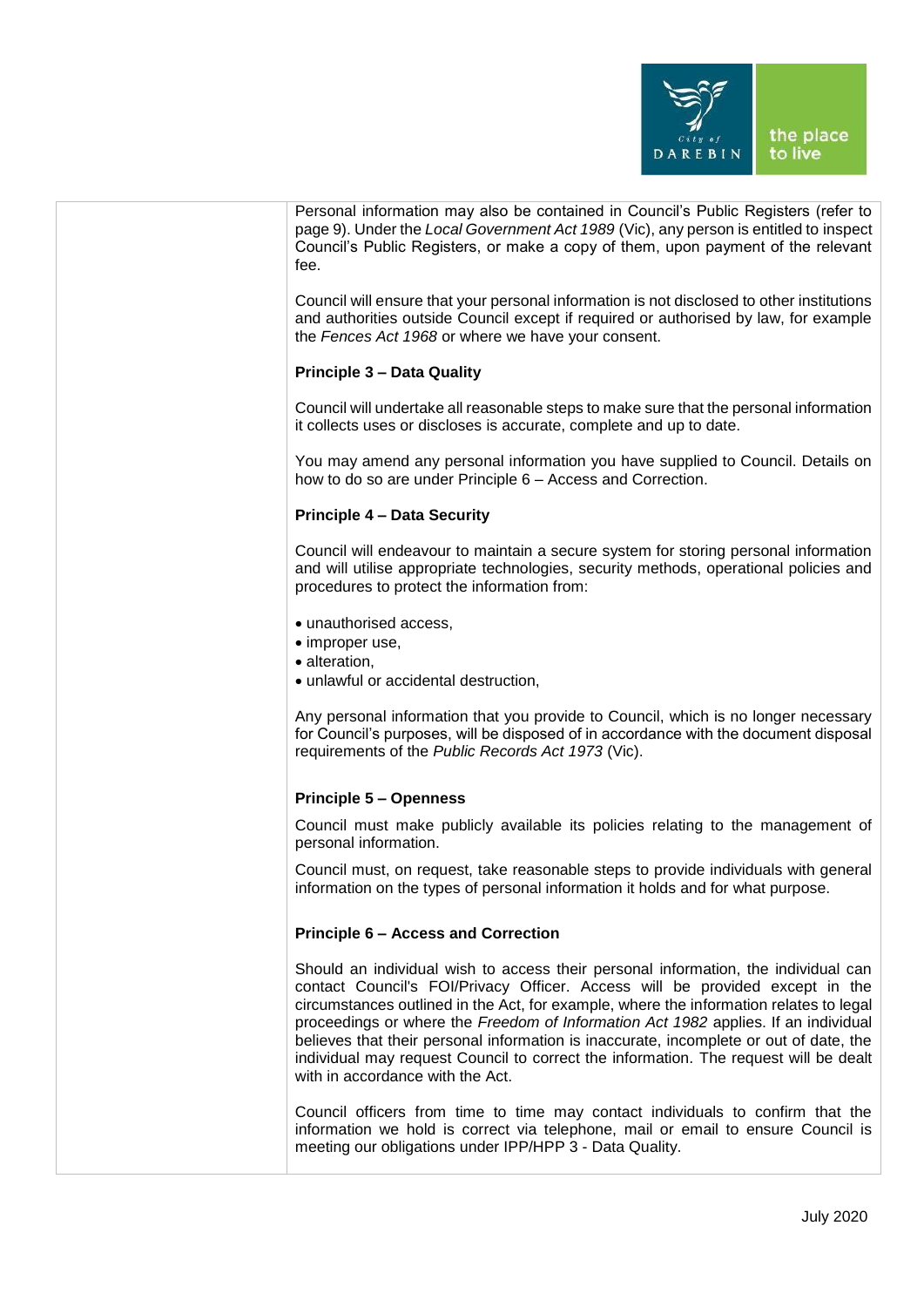

| Requests under the Freedom of Information Act 1982 must be made in writing stating<br>as precisely as possible what information is required, and addressed to the:<br>Freedom of Information Officer<br>Darebin City Council<br>PO Box 91<br>PRESTON VIC 3072<br>Email: FOI@darebin.vic.gov.au<br>Where Council holds personal information about an individual and the individual is<br>able to establish that the information is incorrect, Council will take reasonable steps<br>to correct the information as soon as practicable or within 30 business days of the<br>request being received. If Council denies access or correction, Council will provide<br>reasons why.<br>In the event that Council and an individual disagree about the veracity of personal<br>information held by Council, Council will take reasonable steps to record a statement<br>relating to the disputed information if requested by the individual.<br><b>Principle 7 - Unique Identifiers</b><br>A unique identifier is a number or code that is assigned to someone's record to assist<br>with identification (similar to a driver's licence number).<br>Council must not assign, adopt, use, disclose or require unique identifiers from<br>individuals except for the course of conducting normal Council business or if required<br>by law.<br>Council will only assign a unique identifier to a person if the assignment is reasonably<br>necessary to carry out its functions efficiently.<br><b>Principle 8 - Anonymity</b><br>Council must, where it is lawful and practicable give individuals the option of not<br>identifying themselves when entering into transactions with Council.<br>However, as anonymity may limit Council's ability to process a complaint or other<br>matter, Council reserves the right to take no action on any matter if you choose not<br>to supply relevant personal information so that it can perform its functions.<br>No information regarding action taken will be provided to Anonymous Complainants.<br><b>Principle 9 - Transborder Data Flows</b><br>IPP9 of the Privacy and Data Protection Act 2014 (PDPA) does not prohibit the<br>transfer of personal information outside of Victoria but it does place restrictions on<br>when it can occur. This is because the PDPA is a Victorian law and therefore the<br>IPP's will not apply to organisations in a different state or territory or country.<br>Council will only transfer personal information outside of Victoria in accordance with<br>the provisions outlined in the PDPA.<br>While Council uses cloud computing services based outside of Victoria, it will take all<br>reasonable steps to ensure that the information which it transfers will not be held,<br>used or disclosed by the host of the information inconsistently the Victorian IPP's. It<br>also ensures the hosts/recipients are subject to laws and/or binding contractual<br>arrangements that provide similar protections to that afforded under the PDPA. |  |
|-------------------------------------------------------------------------------------------------------------------------------------------------------------------------------------------------------------------------------------------------------------------------------------------------------------------------------------------------------------------------------------------------------------------------------------------------------------------------------------------------------------------------------------------------------------------------------------------------------------------------------------------------------------------------------------------------------------------------------------------------------------------------------------------------------------------------------------------------------------------------------------------------------------------------------------------------------------------------------------------------------------------------------------------------------------------------------------------------------------------------------------------------------------------------------------------------------------------------------------------------------------------------------------------------------------------------------------------------------------------------------------------------------------------------------------------------------------------------------------------------------------------------------------------------------------------------------------------------------------------------------------------------------------------------------------------------------------------------------------------------------------------------------------------------------------------------------------------------------------------------------------------------------------------------------------------------------------------------------------------------------------------------------------------------------------------------------------------------------------------------------------------------------------------------------------------------------------------------------------------------------------------------------------------------------------------------------------------------------------------------------------------------------------------------------------------------------------------------------------------------------------------------------------------------------------------------------------------------------------------------------------------------------------------------------------------------------------------------------------------------------------------------------------------------------------------------------------------------------------------------------------------------------------------------------------------------------------------------------------------------------------------------------------|--|
|                                                                                                                                                                                                                                                                                                                                                                                                                                                                                                                                                                                                                                                                                                                                                                                                                                                                                                                                                                                                                                                                                                                                                                                                                                                                                                                                                                                                                                                                                                                                                                                                                                                                                                                                                                                                                                                                                                                                                                                                                                                                                                                                                                                                                                                                                                                                                                                                                                                                                                                                                                                                                                                                                                                                                                                                                                                                                                                                                                                                                                     |  |
|                                                                                                                                                                                                                                                                                                                                                                                                                                                                                                                                                                                                                                                                                                                                                                                                                                                                                                                                                                                                                                                                                                                                                                                                                                                                                                                                                                                                                                                                                                                                                                                                                                                                                                                                                                                                                                                                                                                                                                                                                                                                                                                                                                                                                                                                                                                                                                                                                                                                                                                                                                                                                                                                                                                                                                                                                                                                                                                                                                                                                                     |  |
|                                                                                                                                                                                                                                                                                                                                                                                                                                                                                                                                                                                                                                                                                                                                                                                                                                                                                                                                                                                                                                                                                                                                                                                                                                                                                                                                                                                                                                                                                                                                                                                                                                                                                                                                                                                                                                                                                                                                                                                                                                                                                                                                                                                                                                                                                                                                                                                                                                                                                                                                                                                                                                                                                                                                                                                                                                                                                                                                                                                                                                     |  |
|                                                                                                                                                                                                                                                                                                                                                                                                                                                                                                                                                                                                                                                                                                                                                                                                                                                                                                                                                                                                                                                                                                                                                                                                                                                                                                                                                                                                                                                                                                                                                                                                                                                                                                                                                                                                                                                                                                                                                                                                                                                                                                                                                                                                                                                                                                                                                                                                                                                                                                                                                                                                                                                                                                                                                                                                                                                                                                                                                                                                                                     |  |
|                                                                                                                                                                                                                                                                                                                                                                                                                                                                                                                                                                                                                                                                                                                                                                                                                                                                                                                                                                                                                                                                                                                                                                                                                                                                                                                                                                                                                                                                                                                                                                                                                                                                                                                                                                                                                                                                                                                                                                                                                                                                                                                                                                                                                                                                                                                                                                                                                                                                                                                                                                                                                                                                                                                                                                                                                                                                                                                                                                                                                                     |  |
|                                                                                                                                                                                                                                                                                                                                                                                                                                                                                                                                                                                                                                                                                                                                                                                                                                                                                                                                                                                                                                                                                                                                                                                                                                                                                                                                                                                                                                                                                                                                                                                                                                                                                                                                                                                                                                                                                                                                                                                                                                                                                                                                                                                                                                                                                                                                                                                                                                                                                                                                                                                                                                                                                                                                                                                                                                                                                                                                                                                                                                     |  |
|                                                                                                                                                                                                                                                                                                                                                                                                                                                                                                                                                                                                                                                                                                                                                                                                                                                                                                                                                                                                                                                                                                                                                                                                                                                                                                                                                                                                                                                                                                                                                                                                                                                                                                                                                                                                                                                                                                                                                                                                                                                                                                                                                                                                                                                                                                                                                                                                                                                                                                                                                                                                                                                                                                                                                                                                                                                                                                                                                                                                                                     |  |
|                                                                                                                                                                                                                                                                                                                                                                                                                                                                                                                                                                                                                                                                                                                                                                                                                                                                                                                                                                                                                                                                                                                                                                                                                                                                                                                                                                                                                                                                                                                                                                                                                                                                                                                                                                                                                                                                                                                                                                                                                                                                                                                                                                                                                                                                                                                                                                                                                                                                                                                                                                                                                                                                                                                                                                                                                                                                                                                                                                                                                                     |  |
|                                                                                                                                                                                                                                                                                                                                                                                                                                                                                                                                                                                                                                                                                                                                                                                                                                                                                                                                                                                                                                                                                                                                                                                                                                                                                                                                                                                                                                                                                                                                                                                                                                                                                                                                                                                                                                                                                                                                                                                                                                                                                                                                                                                                                                                                                                                                                                                                                                                                                                                                                                                                                                                                                                                                                                                                                                                                                                                                                                                                                                     |  |
|                                                                                                                                                                                                                                                                                                                                                                                                                                                                                                                                                                                                                                                                                                                                                                                                                                                                                                                                                                                                                                                                                                                                                                                                                                                                                                                                                                                                                                                                                                                                                                                                                                                                                                                                                                                                                                                                                                                                                                                                                                                                                                                                                                                                                                                                                                                                                                                                                                                                                                                                                                                                                                                                                                                                                                                                                                                                                                                                                                                                                                     |  |
|                                                                                                                                                                                                                                                                                                                                                                                                                                                                                                                                                                                                                                                                                                                                                                                                                                                                                                                                                                                                                                                                                                                                                                                                                                                                                                                                                                                                                                                                                                                                                                                                                                                                                                                                                                                                                                                                                                                                                                                                                                                                                                                                                                                                                                                                                                                                                                                                                                                                                                                                                                                                                                                                                                                                                                                                                                                                                                                                                                                                                                     |  |
|                                                                                                                                                                                                                                                                                                                                                                                                                                                                                                                                                                                                                                                                                                                                                                                                                                                                                                                                                                                                                                                                                                                                                                                                                                                                                                                                                                                                                                                                                                                                                                                                                                                                                                                                                                                                                                                                                                                                                                                                                                                                                                                                                                                                                                                                                                                                                                                                                                                                                                                                                                                                                                                                                                                                                                                                                                                                                                                                                                                                                                     |  |
|                                                                                                                                                                                                                                                                                                                                                                                                                                                                                                                                                                                                                                                                                                                                                                                                                                                                                                                                                                                                                                                                                                                                                                                                                                                                                                                                                                                                                                                                                                                                                                                                                                                                                                                                                                                                                                                                                                                                                                                                                                                                                                                                                                                                                                                                                                                                                                                                                                                                                                                                                                                                                                                                                                                                                                                                                                                                                                                                                                                                                                     |  |
|                                                                                                                                                                                                                                                                                                                                                                                                                                                                                                                                                                                                                                                                                                                                                                                                                                                                                                                                                                                                                                                                                                                                                                                                                                                                                                                                                                                                                                                                                                                                                                                                                                                                                                                                                                                                                                                                                                                                                                                                                                                                                                                                                                                                                                                                                                                                                                                                                                                                                                                                                                                                                                                                                                                                                                                                                                                                                                                                                                                                                                     |  |
|                                                                                                                                                                                                                                                                                                                                                                                                                                                                                                                                                                                                                                                                                                                                                                                                                                                                                                                                                                                                                                                                                                                                                                                                                                                                                                                                                                                                                                                                                                                                                                                                                                                                                                                                                                                                                                                                                                                                                                                                                                                                                                                                                                                                                                                                                                                                                                                                                                                                                                                                                                                                                                                                                                                                                                                                                                                                                                                                                                                                                                     |  |
|                                                                                                                                                                                                                                                                                                                                                                                                                                                                                                                                                                                                                                                                                                                                                                                                                                                                                                                                                                                                                                                                                                                                                                                                                                                                                                                                                                                                                                                                                                                                                                                                                                                                                                                                                                                                                                                                                                                                                                                                                                                                                                                                                                                                                                                                                                                                                                                                                                                                                                                                                                                                                                                                                                                                                                                                                                                                                                                                                                                                                                     |  |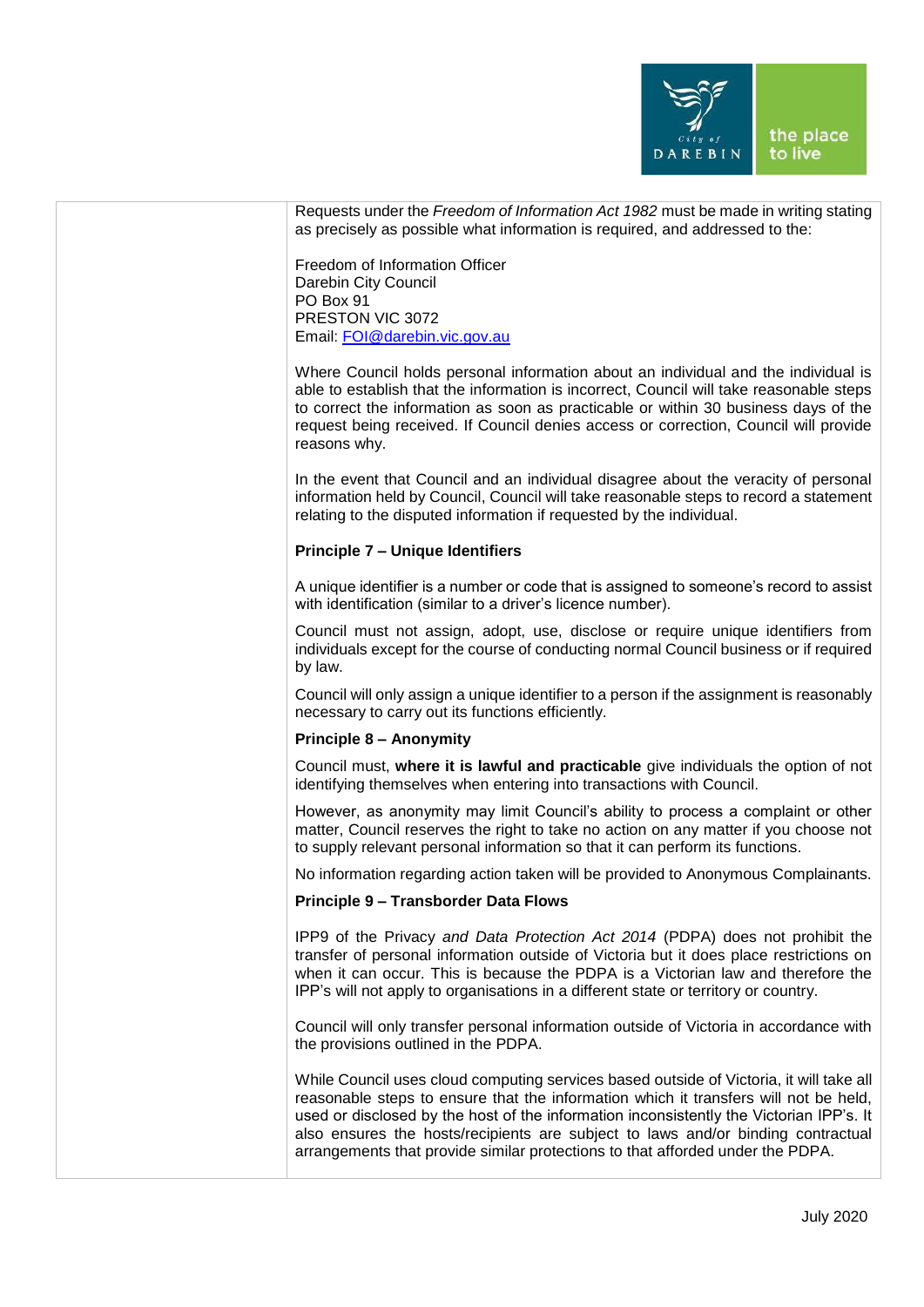

| Principle 10 - Sensitive Information                                                                                                                                                                                                                                                                        |
|-------------------------------------------------------------------------------------------------------------------------------------------------------------------------------------------------------------------------------------------------------------------------------------------------------------|
|                                                                                                                                                                                                                                                                                                             |
| (Refer to Definitions Dot Point 3 for further information)                                                                                                                                                                                                                                                  |
| Unless prior consent has been obtained from individuals in writing, or Council is<br>required to do so by law and/or to prevent harm, it will not collect sensitive information<br>about you as defined in the policy.                                                                                      |
| <b>ADMINISTRATION</b>                                                                                                                                                                                                                                                                                       |
| Council's Coordinator Corporate Information acts as Council's Privacy Officer. The<br>Privacy Officer will be responsible for preparing and periodically updating the policy<br>and guidelines, and when necessary liaise with staff to ensure compliance with the<br>Privacy and Data Protection Act 2014. |
| <b>RELEVANT LEGISLATION</b>                                                                                                                                                                                                                                                                                 |
| Privacy and Data Protection Act 2014 (Vic) (PDPA)<br>Freedom of Information Act 1982 (Vic)<br>Health Records Act 2001 (Vic)<br>Victorian Charter of Human Rights and Responsibilities Act 2006 (Vic)<br>Local Government Act 1989 (Vic)<br>Public Records Act 1973 (Vic)                                    |
| <b>COMPLAINTS</b>                                                                                                                                                                                                                                                                                           |
| Council encourages individuals to send written complaints directly to Council about a<br>breach, or perceived breach of privacy in the first instance.                                                                                                                                                      |
| Council's Privacy Officer will acknowledge the receipt of the complaint within<br>10 business days and resolve it as soon as practicable. A written response will be<br>provided to the complainant.                                                                                                        |
| Council's Privacy Officer can be contacted as follow:                                                                                                                                                                                                                                                       |
| <b>Privacy Officer</b><br>City of Darebin<br>PO Box 91,<br>Preston VIC 3072<br>Telephone: 8470 8888<br>E-mail: Privacy.Officer@darebin.vic.gov.au                                                                                                                                                           |
| Complaints can also be directed to the Privacy and Data Protection Deputy<br>Commissioner at the Office of the Victorian Information Commissioner, although the<br>Commissioner can decline a complaint if the complainant has not previously<br>complained directly to the Council.                        |
| With complaints that are directed to OVIC, their main function is to help the<br>complainant and the organisation resolve the complaint. This process is called<br>conciliation, and its all about finding ways to resolve disputes, rather than assigning<br>blame or determining fault.                   |
| The Privacy and Data Protection Deputy Commissioner can be contacted as follows:                                                                                                                                                                                                                            |
| Office of the Victorian Information Commissioner<br>PO Box 24274                                                                                                                                                                                                                                            |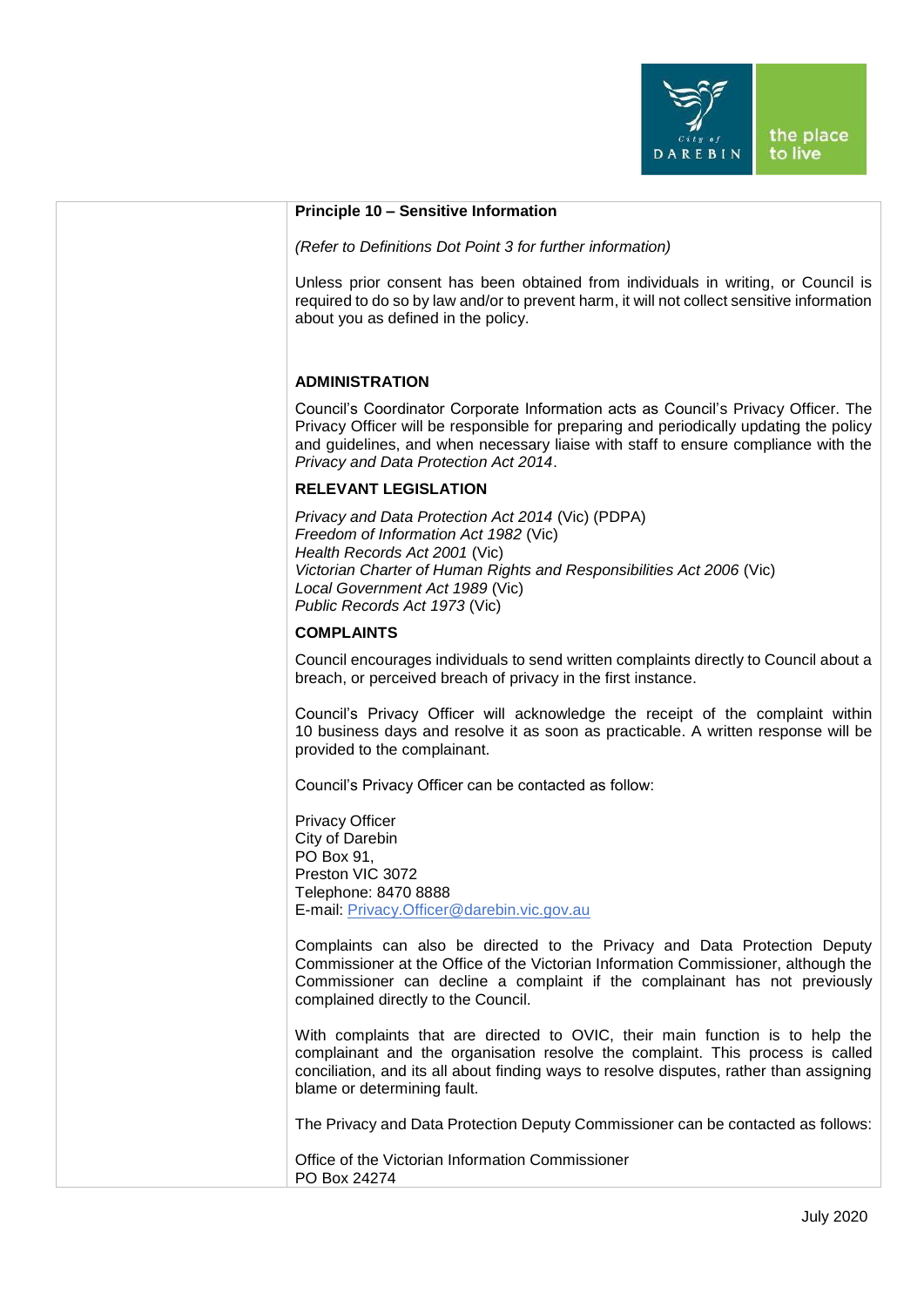

| Melbourne Vic 3001<br>Telephone: 1300 006 842<br>Email: enquiries@ovic.vic.gov.au<br>Web: www.cpdp.vic.gov.au                                                                                                                                   |  |
|-------------------------------------------------------------------------------------------------------------------------------------------------------------------------------------------------------------------------------------------------|--|
| For further information visit the Commissioner for Privacy and Data Protection<br>website.                                                                                                                                                      |  |
| <b>PUBLIC REGISTERS</b>                                                                                                                                                                                                                         |  |
| The following public registers are among those currently maintained by the Darebin<br>City Council which may include personal information such as but not limited to:                                                                           |  |
| Details of current allowances fixed for the Mayor and Councillors;                                                                                                                                                                              |  |
| Details of senior officer's total salary packages for the current financial year<br>$\bullet$<br>and the previous financial year;                                                                                                               |  |
| Details of overseas or interstate travel (with the exception of interstate travel<br>$\bullet$<br>by land for less than 3 days) undertaken in an official capacity by Councillors<br>or Council staff in the previous financial year;           |  |
| Names of sitting Councillors and Council Officers who were required to<br>$\bullet$<br>submit a return of interest during the financial year and the dates the returns<br>were submitted;                                                       |  |
| Details of all property, finance and operating leases involving land, buildings,<br>$\bullet$<br>plant, computer equipment or vehicles, entered into by Council as lessor or<br>lessee;                                                         |  |
| A list of donations and grants made by Council during the financial year;<br>$\bullet$                                                                                                                                                          |  |
| Names of the organisations of which Council was a member during the<br>$\bullet$<br>financial year;                                                                                                                                             |  |
| A list of contracts valued at \$100,000 (or such higher amount as fixed by the<br>$\bullet$<br>State Government from time to time) which the Council entered into during<br>the financial year without first engaging in a competitive process; |  |
| Campaign Donation Returns received from candidates in the 2012 Darebin<br><b>City Council elections;</b>                                                                                                                                        |  |
| Council's City Development Department keep the following registers:                                                                                                                                                                             |  |
| a register of building permits kept pursuant to s31 of the Building Act<br>$\bullet$<br>1993;                                                                                                                                                   |  |
| a register of occupancy permits, and temporary approvals received<br>$\bullet$<br>by Council kept pursuant to s74 of the Building Act 1993;                                                                                                     |  |
| a register of emergency orders, building notices and binding orders<br>given to Council under part 8 of the Building Act 1993, as required<br>under s126 of the Building Act 1993; and                                                          |  |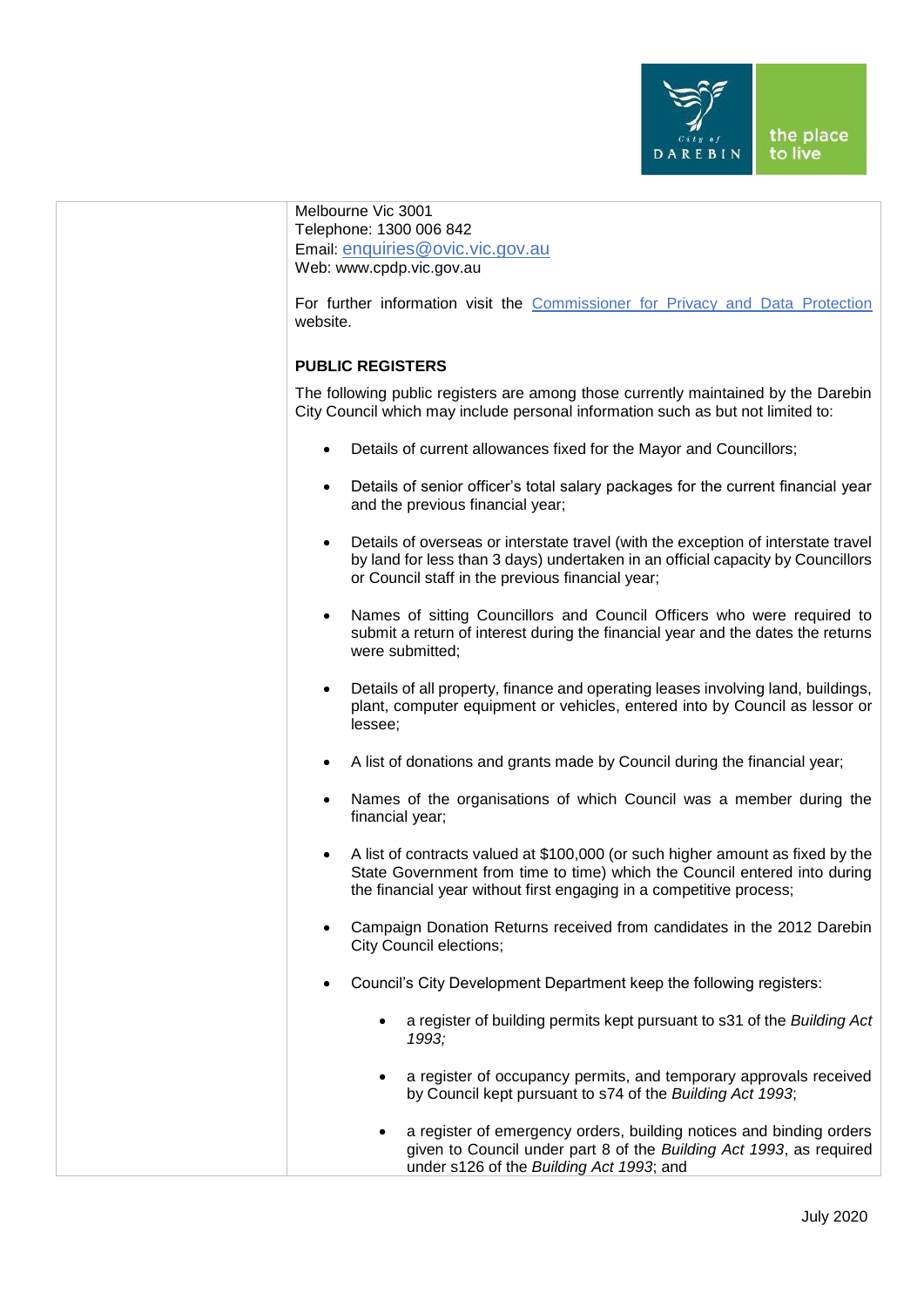

|                         | a register of all applications for planning permits and all decisions<br>and determinations relating to permits as required under s49.                                                                                                                                                                                                                                            |  |  |
|-------------------------|-----------------------------------------------------------------------------------------------------------------------------------------------------------------------------------------------------------------------------------------------------------------------------------------------------------------------------------------------------------------------------------|--|--|
|                         | Council's Civic Compliance Department keep the following registers:                                                                                                                                                                                                                                                                                                               |  |  |
|                         | a register of registered dogs and cats (including ownership details)<br>in the municipality under s18 of the Domestic Animals Act 1994.                                                                                                                                                                                                                                           |  |  |
|                         | Council's Health Protection Unit keep the following registers:                                                                                                                                                                                                                                                                                                                    |  |  |
|                         | a register of all food premises registered under the Food Act 1984<br>$\bullet$<br>(including Class 4 food premises);                                                                                                                                                                                                                                                             |  |  |
|                         | a register of all public health and wellbeing premises such as, beauty<br>$\bullet$<br>parlours, hairdressers and businesses with skin penetration<br>practices;                                                                                                                                                                                                                  |  |  |
|                         | accommodation premises, such<br>residential<br>prescribed<br>as<br>$\bullet$<br>accommodation, hostels, motels and rooming houses registered<br>under the Public Health and Wellbeing Act 2008;                                                                                                                                                                                   |  |  |
|                         | a register of rooming houses for the Department of Justice populated<br>$\bullet$<br>by Darebin Council from data sourced via the Public Health and<br>Wellbeing Act 2008; and                                                                                                                                                                                                    |  |  |
|                         | a register of mobile and temporary food premises for the Department<br>$\bullet$<br>of Health's Streatrader database, populated by Darebin Council and<br>applicants.                                                                                                                                                                                                             |  |  |
|                         | A full listing of Council's Public Register is available on Council's website<br>www.darebin.vic.gov.au                                                                                                                                                                                                                                                                           |  |  |
|                         | <b>STAFF TRAINING AND AWARNESS</b>                                                                                                                                                                                                                                                                                                                                                |  |  |
|                         | All Council employees who are dealing with information on a daily basis will receive<br>training to increase their awareness in relation to the treatment of personal<br>information in the workplace.                                                                                                                                                                            |  |  |
|                         | The Employee Code of Conduct, issued to all staff, deals with the use and disclosure<br>of information obtained in the course of employment and with the confidentiality<br>obligations of staff that have left the organisation. All new staff members are required<br>to sign and acknowledge that they understand the requirements set out in the<br>Employee Code of Conduct. |  |  |
| <b>Responsibilities</b> | How are individuals responsible for the success of the policy?                                                                                                                                                                                                                                                                                                                    |  |  |
|                         | All employees are expected to read and understand this policy and to work within<br>their teams to ensure that its understood that Council is committed in ensuring that<br>personal information is collected and handled in a responsible manner and in<br>accordance with the Privacy and Data Protection Act 2014.                                                             |  |  |
|                         | How are managers responsible for the success of the policy?                                                                                                                                                                                                                                                                                                                       |  |  |
|                         |                                                                                                                                                                                                                                                                                                                                                                                   |  |  |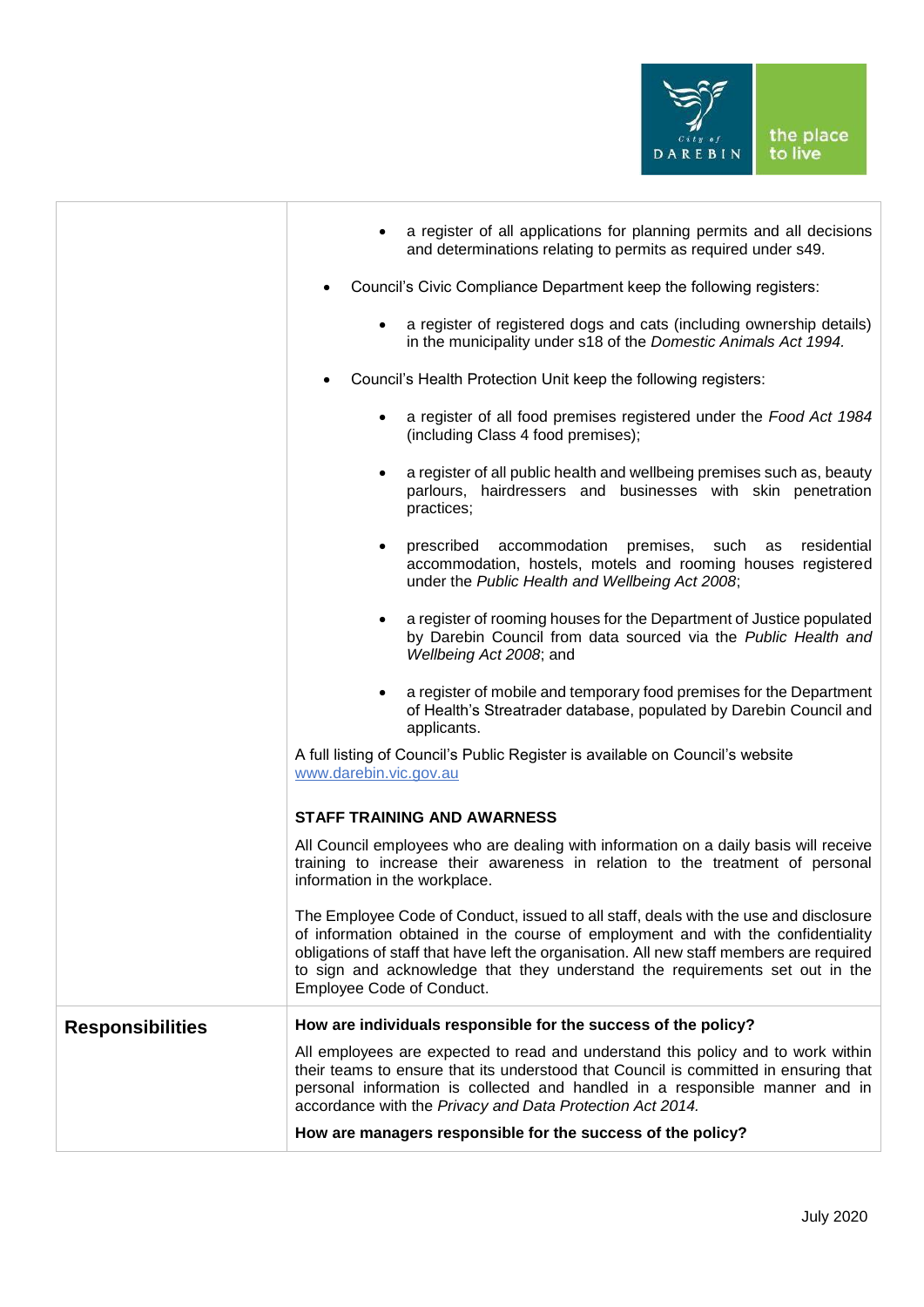

|                              | All Direct Managers are expected to understand, effectively implement and both                                                                                                                                                                                                                                                                                                                                                                                      |                                                                                                                                                                                                                                                                                                                                                                                                                                                          |
|------------------------------|---------------------------------------------------------------------------------------------------------------------------------------------------------------------------------------------------------------------------------------------------------------------------------------------------------------------------------------------------------------------------------------------------------------------------------------------------------------------|----------------------------------------------------------------------------------------------------------------------------------------------------------------------------------------------------------------------------------------------------------------------------------------------------------------------------------------------------------------------------------------------------------------------------------------------------------|
|                              | support and demonstrate a positive commitment to the policy.                                                                                                                                                                                                                                                                                                                                                                                                        |                                                                                                                                                                                                                                                                                                                                                                                                                                                          |
| <b>Organisational Values</b> | Council's organisational values enable and support the effective design and<br>application of this policy by guiding staff in the course of their work.                                                                                                                                                                                                                                                                                                             |                                                                                                                                                                                                                                                                                                                                                                                                                                                          |
|                              | We Make a Difference: We are driven<br>by our desire to make a difference for<br>the people we serve. Our work is<br>purposeful and creates a positive impact<br>for the community. We are proud to<br>work here. Our work matters.<br>We are Accountable: We are<br>empowered to own and take<br>responsibility for our actions. We follow<br>through on our commitments and deliver<br>on our promises. We make it happen.<br>We are Collaborative: We are united | We have Integrity: We act with integrity<br>and transparency in conversations and<br>decision-making. Through open and<br>clear communication, we build trust.<br>We're honest. We walk the talk.<br>We show Respect: We are diverse,<br>inclusive, respectful and caring. We<br>encourage everyone to have a voice<br>and we listen to each other. We<br>recognise one another's contributions<br>and treat people fairly. We look after<br>each other. |
|                              | by a common purpose to serve the<br>community. We work together,<br>connecting within our teams and across<br>the organisation. We are inclusive and<br>collaborative. We are one.                                                                                                                                                                                                                                                                                  | We are Creative: We are bold,<br>courageous and innovative. We try new<br>things, experiment and continuously<br>improve. We are open-minded, creative<br>and forward-thinking. We are leaders.                                                                                                                                                                                                                                                          |
| <b>Breach of Policy</b>      | Breaches of policies are treated seriously. Any concerns about non-compliance<br>should be reported immediately to the owner of this policy.                                                                                                                                                                                                                                                                                                                        |                                                                                                                                                                                                                                                                                                                                                                                                                                                          |

## **GOVERNANCE**

| <b>Parent Strategy/ Plan</b>                   | N/A                                                                                                                                                                                                                    |
|------------------------------------------------|------------------------------------------------------------------------------------------------------------------------------------------------------------------------------------------------------------------------|
| <b>Related Documents</b>                       | This policy should be read in conjunction with Council's:<br>• Health Privacy Policy<br>• CCTV Surveillance Systems Policy<br>• Complaints Handling Policy<br>These can be accessed from the intranet under Governance |
| <b>Supporting Procedures</b><br>and Guidelines | The Privacy and Data Protection Act 2014                                                                                                                                                                               |
| Origin                                         | <b>Privacy and Data Protection Act 2014</b>                                                                                                                                                                            |
| <b>Author</b>                                  | Coordinator Corporate Information/ Privacy Officer                                                                                                                                                                     |
| <b>Policy Owner/ Sponsor</b>                   | Governance and Engagement Directorate                                                                                                                                                                                  |
| <b>Date Effective</b>                          | <b>July 2020</b>                                                                                                                                                                                                       |
| <b>Review Date</b>                             | <b>July 2022</b>                                                                                                                                                                                                       |